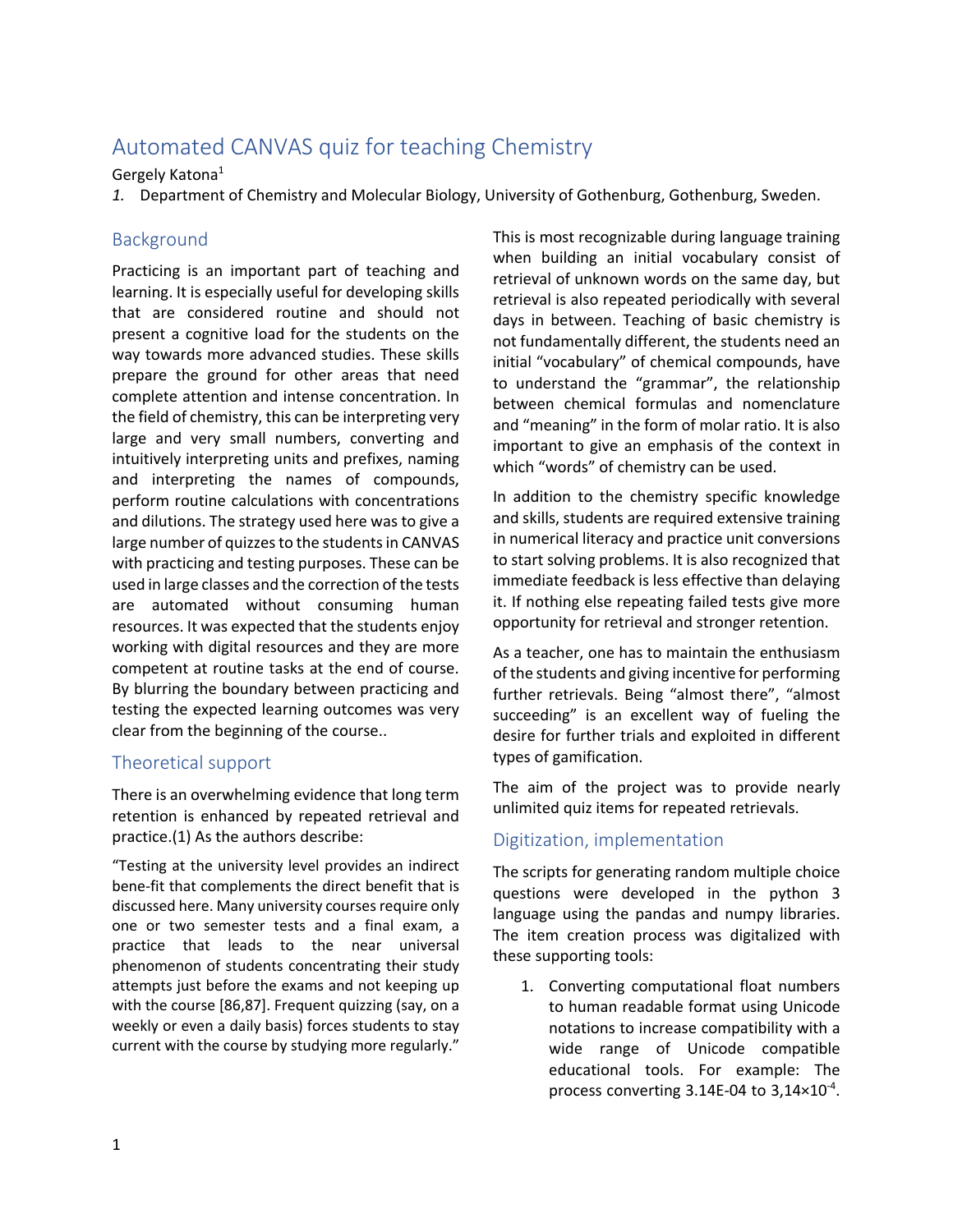Similarly, electric charges in chemistry have special notation: referring to iron and +3 charge yields the symbol  $Fe<sup>3+</sup>$ .

- 2. Routines for unit conversion were used for unit conversion quiz generation, but were also incorporated in more complex quizzes. Internally, physical quantities were expressed by an arbitrarily chosen unit and displayed in a randomized fashion. For example a volume 2 L can be displayed randomly either as 2000 mL or  $2\times 10^{-3}$  m<sup>3</sup>.
- 3. Tools aimed at randomized associations between chemical formulas and chemical names. This includes random generation of ionic compounds with randomly selected cations and anions, which maintain charge neutrality. These can be used for nomenclature quizzing or provide further variations by randomly choosing between formulas and names in more complex quizzes.

Automatic multiple choice quiz generation involved the digitization of seemingly trivial teacher behavior:

- 1. Establishing ground truth. This can involve random combination of quantities that satisfy a given chemical equation or represent a valid association between two objects. Examples of ground truth:
	- a. Volume= 3L, Concentration= 1M, amount of substance=3 mol.
	- b. Järn(III)klorid = FeCl $_3$
- 2. Making sure that the distractor is different from the key. This is based on the underlying representation of the quantity rather than the displayed form.
- 3. Enforcing that two or more distractors are not the same by chance, but not very different either. Ideally, there is a tunable difficulty setting.
- 4. In chemistry, numbers are often chosen by convenience (calculation or practical). A 111 mL stock solution of 1.34 M

concentration is never prepared in a laboratory. Flasks are available in sizes of 100 mL or similar convenient volume. We use the decimal system, therefore it is easier to calculate dilutions when 1 M concentration is prepared. Similarly, convenient dilution factors are also restricted in a human laboratory. For quiz generation purposes, it is better to choose discrete values from a list randomly, rather than generating uniform random numbers.

- 5. Similarly, distractors become more powerful if they differ by not a completely arbitrary number, but by a factor of 2, 1/3 or similar ratios.
- 6. For textual distractors the similarity was assessed by the Levenshtein distance(2). More difficult distractors were selected among large number of randomly selected distractors with lower Levenshtein distance.
- 7. The same ground truth can be probed by multiple randomly selected questionsthat ask about one missing quantity.

Communication between the python scripts and CANVAS was enabled by the GIFT markup language and the webservice GIFT2QTI. The output QTI format is widely used in different educational software. Items were randomized and mixed by the CANVAS question bank feature. The key and distractors were reordered randomly by the CANVAS quiz function.

The students had an intense Monday to Friday lecture series about stoichiometry. The students were offered the opportunity to receive extra points for the final examination if they completed at least some of the quizzes.

The deadlines of the quizzes were Tuesday and Thursday on the same week and the Monday and Wednesday of the following week. The students could retake the quiz unlimited times before the deadline and only their highest score was retained. Only the number of correct answer was revealed to the students. When the students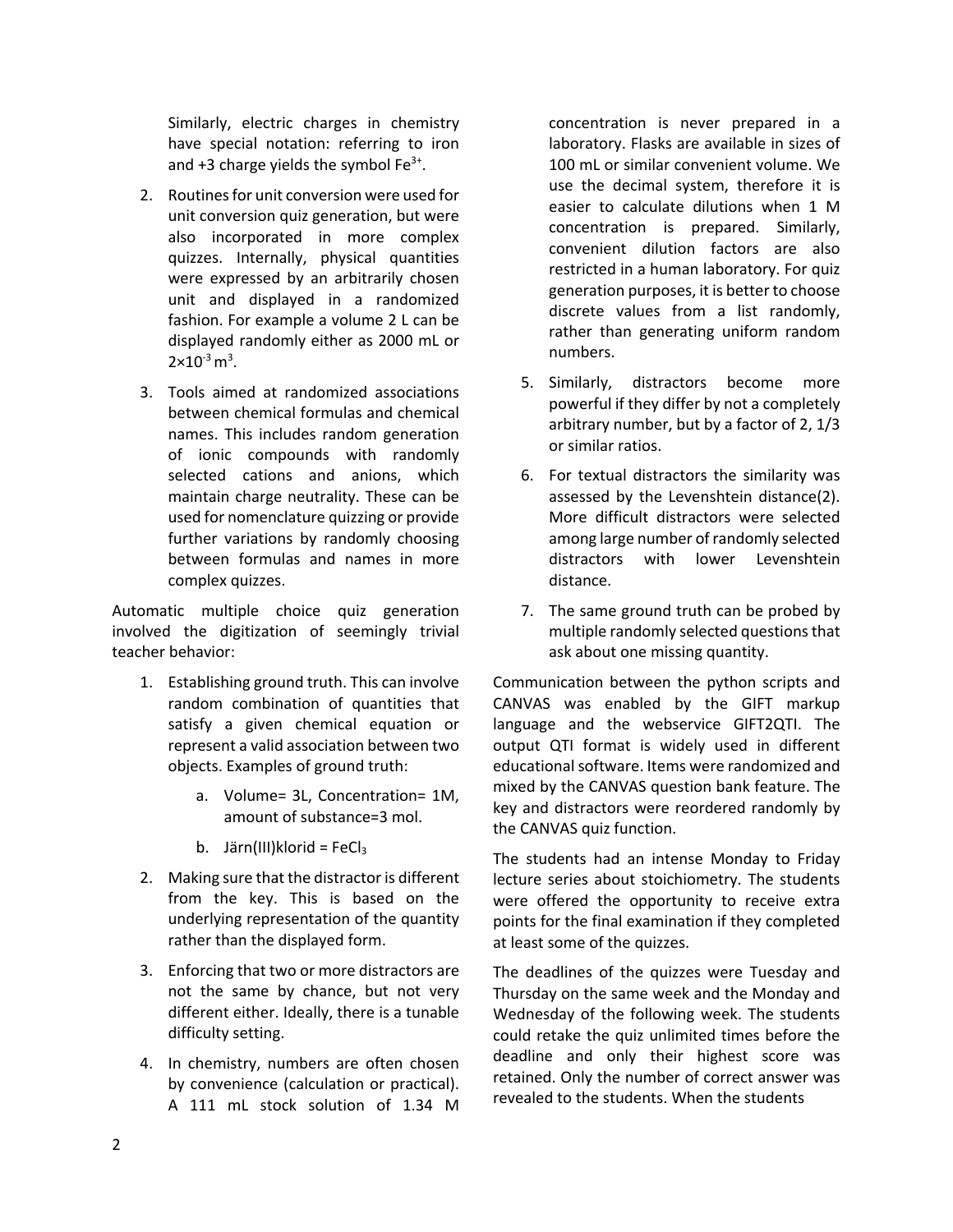Table 1

|        | Unit<br>conversion | Nomenclat<br>ure | Solution<br>mixing | Stock<br>solution | Advanced<br>stock<br>solution | Total | Required<br>correct<br>answer |
|--------|--------------------|------------------|--------------------|-------------------|-------------------------------|-------|-------------------------------|
| Quiz 1 | 25                 | 40               | ς                  |                   | 0                             | 70    | 42                            |
| Quiz 2 | 25                 | 40               |                    | 3                 | 0                             | 70    | 42                            |
| Quiz 3 | 10                 | 20               | 15                 | 15                | 0                             | 60    | 42                            |
| Quiz 4 | 0                  | 10               | 20                 | 10                | 10                            | 50    | 42                            |
| Total  | 60                 | 110              | 40                 | 30                | 10                            | 250   | 168                           |

requested help, they did not receive step by step instructions. Instead, they were asked to demonstrate how they were thinking and based on that, they were offered guiding questions. They were assumed to be responsible for solving the problems.

The composition of quizzes is detailed in Table 1. Unit conversion items tested number literacy, basic arithmetic and unit handling skills. Nomenclature items probed basic chemical knowledge and the recognition of the equivalence between chemical formulas and their name. Solution mixing and stock solution items were testing sharply more advanced chemical knowledge and problem solving skills. They could not be successfully completed without the routine use of aforementioned skills. The items within each groups were randomized from an automatically generated question bank consisting of 200 items each. The key and distractors were also randomly ordered.

## Results

The analysis described here concerns the 82 students enrolled in the course Basic Analytical Pharmaceutical Chemistry. Figure 1 shows the number of students that successfully completed 0, 2, 3 and 4 quizzes respectively. There was not any student that completed only one quiz. Approximately half of the students reached the stringent 84% test limit enforced in the fourth quiz. This was achieved already less than two weeks into the course, which predicted a good outcome in the final examination for these students. Figure 2 shows the histogram of student highest scores for the respective quizzes. Quiz 1 and 2 had identical difficulty level and their deadline was separated by two days only. The near



*Figure 1* The number of students completing up to four quizzes.

uniform shift in density towards improved results indicates that students at every level benefited from repeated retrievals. Quiz 3 represents a jump in difficulty and a substantial fraction of the students struggled initially to reach the 70% target of the correct answers. Nevertheless, half of the students quickly adapted to the even more difficult challenge represented by quiz 4. It is important to note that a failed quiz 4 with 60%- 80% correct answers is still a promising result.

Figure 3 shows the effect of repeated trials within quiz 4 for those students that repeated the quiz. These students included both those that needed better score for passing and those that returned to the quiz for practicing or other purposes. Each column represents the distribution of improvement or deterioration in the results compared to the previous trial. It appears that the fourth trial gave consistently the highest improvement and beyond that the benefit of further trials started to decline. Similar tendency was observed for quiz 3 with maximum benefit happening on the fourth trial (not shown).